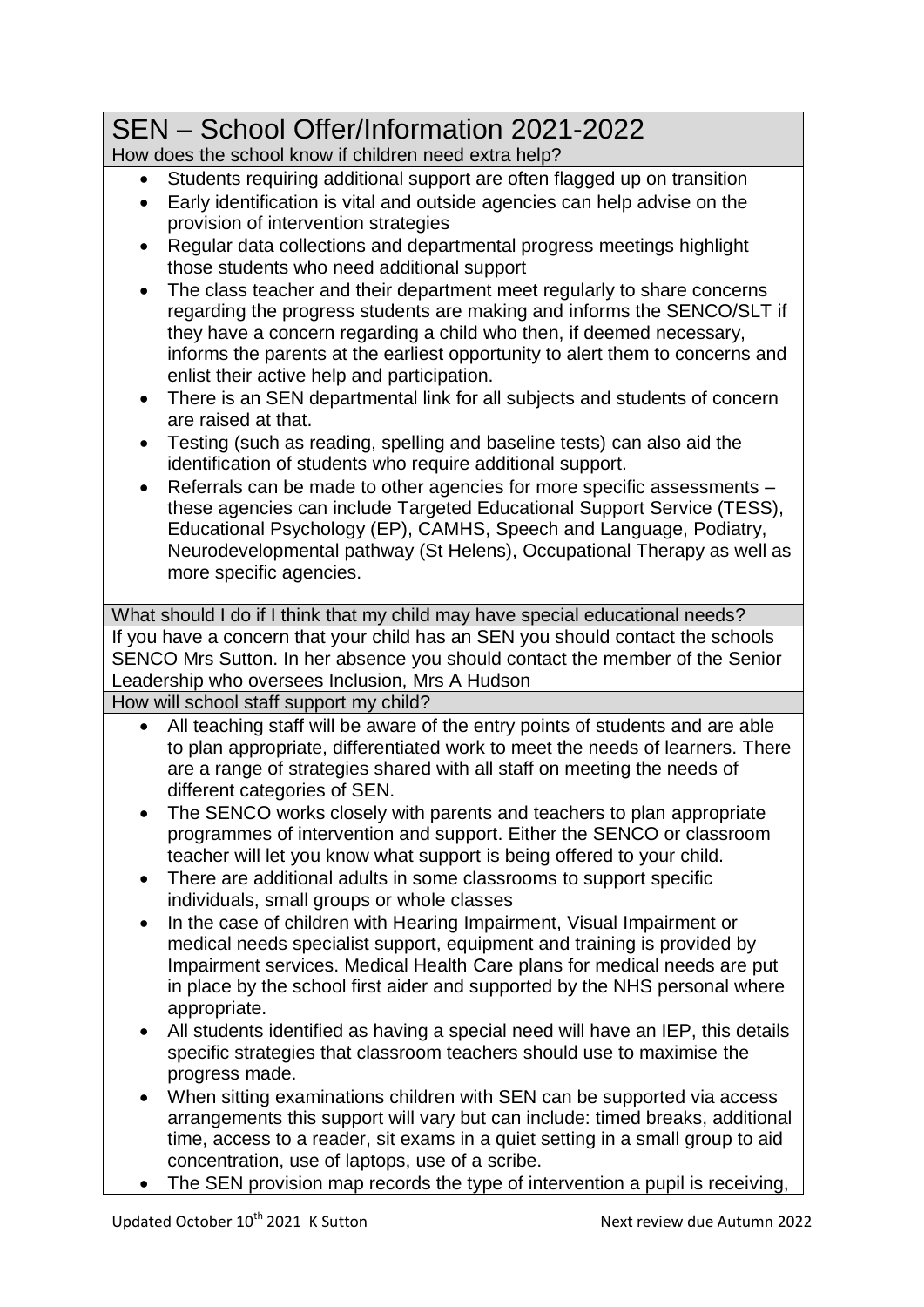the duration and records how much progress individuals make following interventions. The school assessment system also tracks progress and provides data monitoring pupils receiving the Pupil Premium as well as pupils with SEN.

- The school has a number of facilities namely Learning Support, Student Support Centre and T12. Interventions are offered not only by Learning support staff but pastoral support officers who can complete the work discreetly in their own work areas. Part of the inclusion offer is the use of our Reflection Centre which incorporates areas for students to be supported by a member of the pastoral team and an isolation area for those who cannot be in the main school environment for short periods of time. They offer a variety of support programmes/interventions including literacy, numeracy, social skills, emotional and behavioural. These groups have proved greatly beneficial to children who have ASD, ADHD and some with behavioural/emotional difficulties.
- Our school also has the Intervention Team which was set up in response to COVID guidance, as such we have a team of three learning mentors each trained in English, Maths and Science who offer bespoke catch up based work to support gaps in learning of students.
- All additional support offered to students is reviewed on a regular basis to evaluate it effectiveness and this information is shared not only with parents but he governing body in the annual SEN report.

How will the curriculum be matched to my children's needs?

- We operate a setting system in school where students teaching groups are matched to their ability. This means that more able children can be in a group where the work is more challenging and the pace of learning can be faster, where those low attainers, who may find work challenging are in smaller groups, often with support where the pace and challenge of the work set can be matched to their needs.
- There are catch up sessions for students whose progress in literacy and numeracy is below floor standards (those working approximately 3 years behind their age)
- Interventions are planned and delivered for those students who have an SEN, this may be in the curriculum time of other subjects.
- It is the classroom teachers responsibility to plan lessons that meet the needs of all the learners in the classroom and they should use information provided by the SENCO to ensure that all students can access work in their lessons and are challenged to move on whatever their ability level.
- We offer support to students when choosing options to ensure that students take options that meet their academic needs.
- A small number of students may be able to access an alternative curriculum if this best meets their needs.

How will both you and I know how my child is doing and how will you help me to support my child's learning?

 All students have a planner that can be used as a means of communication between home and school. Details of work that should be done at home to support learning should be recorded in this. That information is also provided on the school Edulink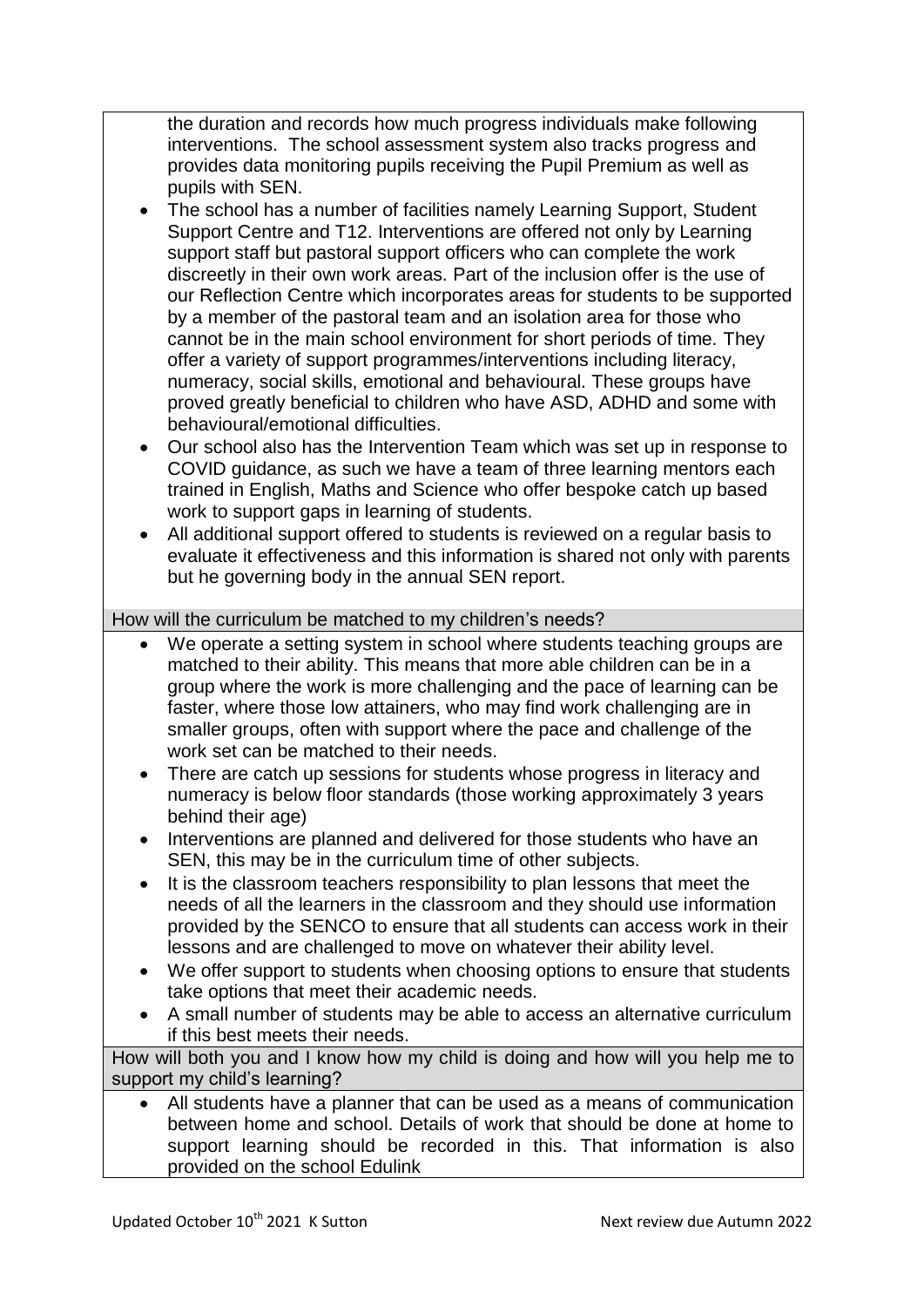- All parents are provided with progress data matched against targets at least three times a year.
- Parents are also advised if their child is accessing a specific intervention either via their IEP or their planner if they do not have an IEP.
- The SENCO is available at all parents' evenings to discuss in person all students with an SEN. There are 2 Parent Evenings a year in year 7 to provide opportunities for parents to discuss the progress of their child. For year 8-11 this is one parents evening a year.
- Each class teacher has a school email address which is available from the website. We aim to work within a 24 hour response window.
- Parents contribute and take part in Annual Reviews and receive copies of all relevant paperwork concerning their child. Pupils are also asked to make a contribution to the review. IEPs are produced yearly and are shared with parents. They are also amended as and when new information is available from specialist agencies.
- Parents are encouraged to contact school if they ever require additional information regarding their child.

What support will there be for my child's overall well-being?

- All medicine is recorded in a medicine book along with details of dosage and frequency and parents sign to grant authorisation to the school to administer to their child.
- Health Care plans are completed and shared passed on to the relevant teachers and the master copy is kept on the pupils file if such a plan is necessary.
- All identified support staff and teaching staff are kept regularly up to date with First Aid Training to ensure staff are familiar with what action to take in the event of an emergency. In addition, should any other need arise, extra training is bought in using trained professionals to ensure the relevant staff are conversant with the appropriate action or medical procedure required.
- Each year group has a Head of Year. The Heads of Year are supported by an attendance and pastoral manager and each has their own non-teaching pastoral officers.
- Students have access to the school nurse either via an appointment system.
- We also have a school chaplain who is available to support the pastoral needs of pupils
- As a school we buy into support from Wigan Family Welfare counselling services.
- The pastoral assistants can support vulnerable children and has attended a course on supporting children through bereavement and loss.
- School encourages and supports outside agencies coming into school to support students emotional health if this is appropriate
- There is a programme of behaviour support in school managed Mrs Hindlethis is supported by the TESS team and other external agencies
- We are able to refer into a number of external agencies, including Startwell, CAMHS and TESS should we, in conjunction with parents, feel that additional advice is needed
- The Assistant Head Teacher for Inclusion and Inclusion manager with the support of the TESS team carry out Risk Assessments for individuals where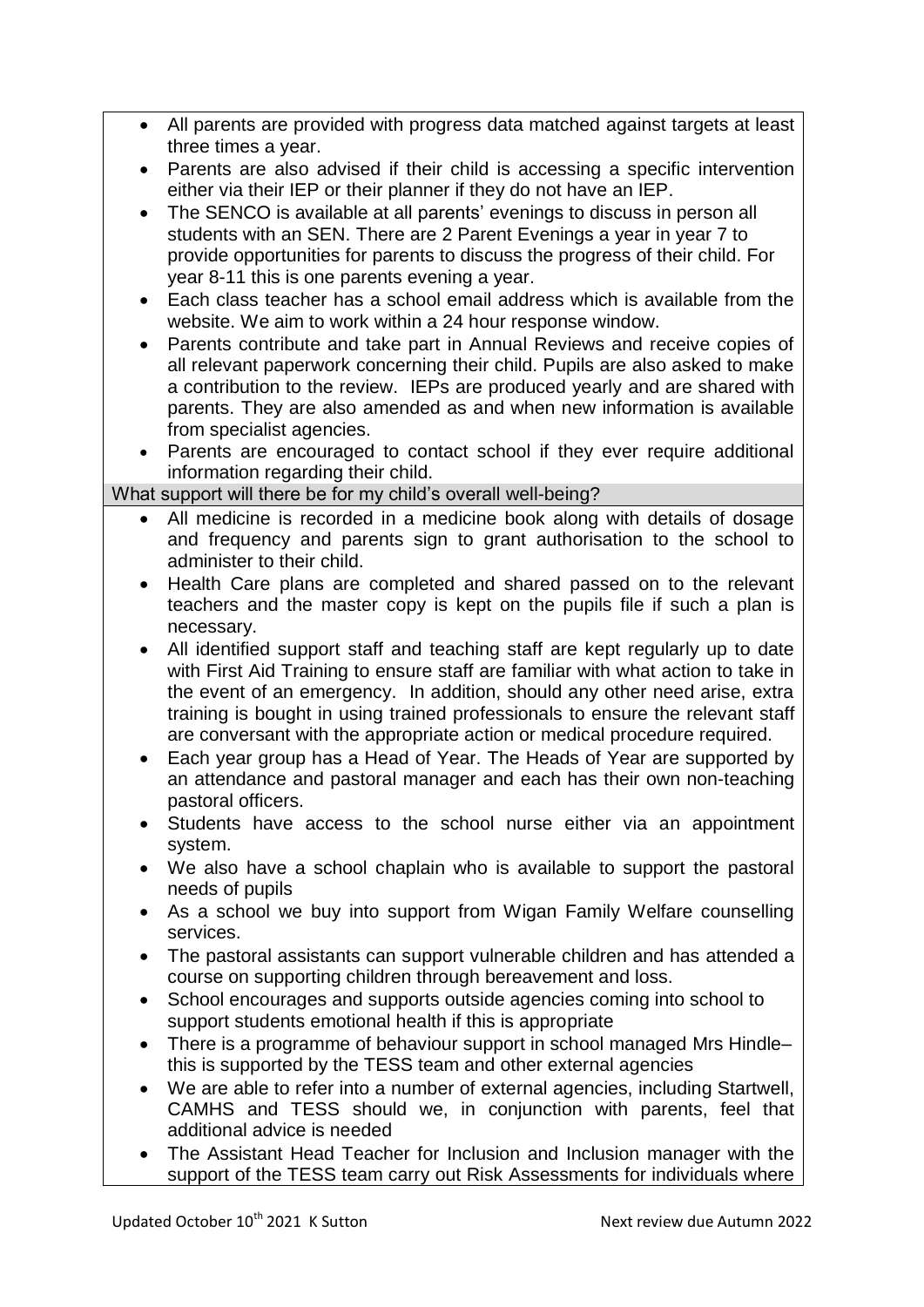necessary.

- To ensure student safety parent cars are not allowed on site. There are separate arrangements for identified students to be dropped off at reception or in the learning support area
- There is a rota of supervision before and after school as well as each lunch break in and lunchtime there are more closely supervised arrangements for those students who require additional support in a number of areas around school. There is also a Year 7 only designated area with its own supervision.

What specialist support/expertise is available at or can be accessed by the school?

- Teaching staff in school have relevant teaching qualifications
- All teaching assistants delivering interventions have had the appropriate training to effectively deliver those interventions
- A number of Staff have received first Aid and Epi-Pen training.
- A number of staff including all TA's have completed the Team Teach Training.
- The SENCO is a qualified Specialist teacher with a Master's Degree in Education, the National Award for SENCO and has a PGCE in Specific leaning difficulties for Dyslexia with AMBDA status as well as a PGCE in Information and Communication technology and Degree in Creative Music technology.
- The AHT who line manages the SENCO has completed the National Award for SENCO's.
- A school nurse is available at specific times.
- The school has access to a careers advisor once a week.
- The experienced SENCO and the AHT gives regular training and support to all members of staff with regards to strategies to use with SEN children, this is often done with the support of other agencies where appropriate.
- The school liaises with a wide range of Health and social care agencies such as Speech and Language, CAMHS, paediatricians, Startwell, TESS, educational physiologist and social services to meet children's needs where necessary.

What training have the staff supporting children with SEND had or are having?

- Staff training needs around all aspects including SEND are undertaken annually and appropriate training put in place.
- There are scheduled whole school training sessions on SEN as well as more specialist sessions as and when required. Training often focusses on meeting the needs of the child as an individual.
- The SENCO is available to do bespoke training with staff as required throughout the year, often in relation to specific needs that children present.

How will my child be included in activities outside the classroom including school trips?

 We encourage every child in school to access at least one extracurricular activity. Where there are additional needs these can be discussed with staff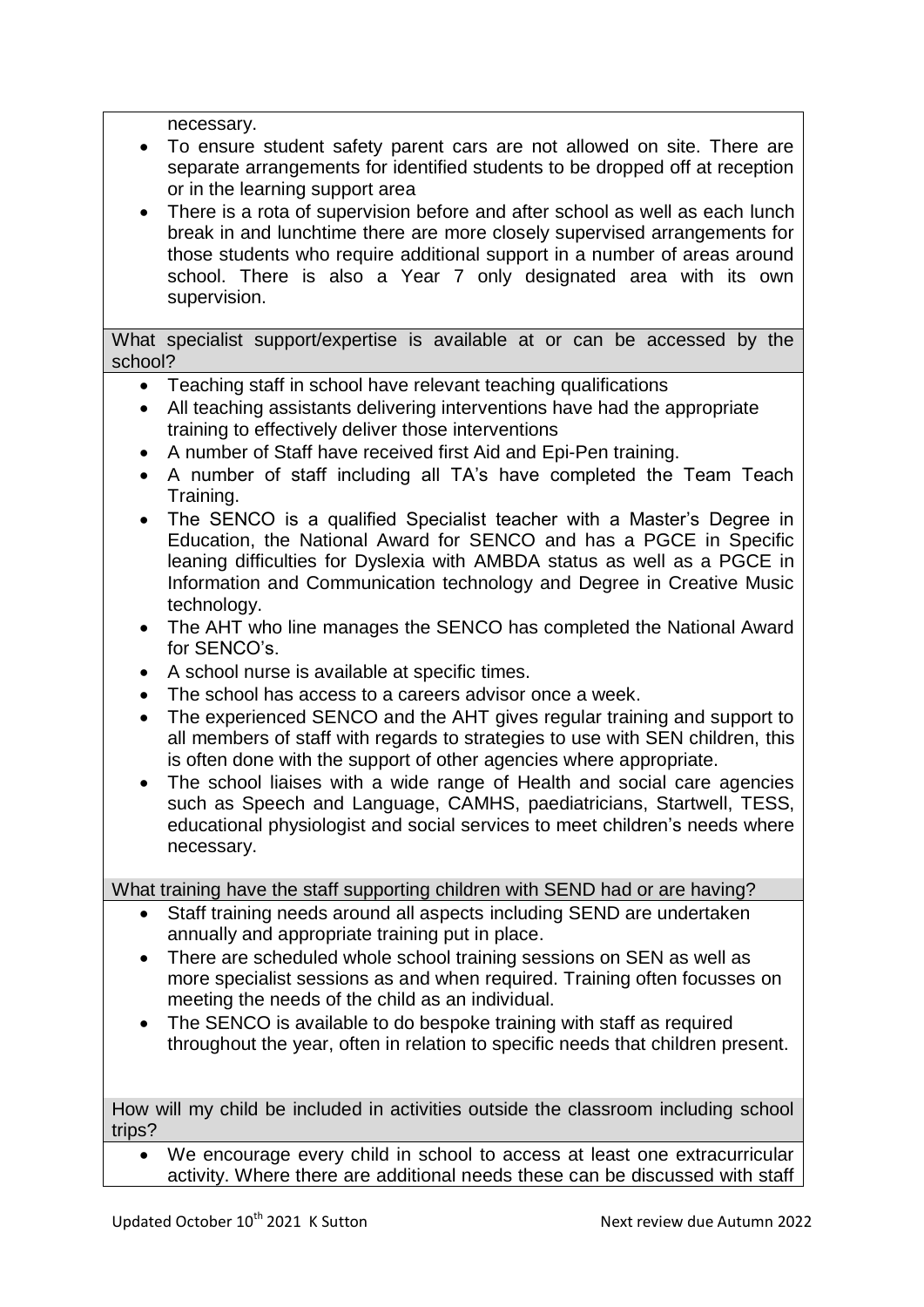on an individual basis and school will be able to offer support in a variety of ways.

- Students are able to access the school site and be supervised from 7.45- 5pm. There is a homework support club after school that is staffed by teachers and teaching assistants.
- There are a wide range of extra-curricular activities on offer at lunchtime and after school – details are in all form rooms and can be found on the school website.
- Most of our extra-curricular activities are free of charge, however, on occasion we ask for a small donation (for example, resources for cookery club).
- There are specific activities available just for our more vulnerable students in T12/T8 at lunchtime.
- There are a wide range of trips available to all students. Support can be available to access these trips if necessary. The schools Educational Visits coordinator is Mr Rastrick.

How accessible is the school environment?

- The school consists of a number of buildings most of which are wheelchair accessible. There are however a number of rooms in the Allen building that are on the first floor nor served by a lift. To ensure all access for pupils and parents with disabilities the school has ensured that all doorways and entrances to the school are on a single level. The main entrance is a single entry door. There is a wheelchair lift in reception.
- There are accessible parking spaces available for the public and disabled persons. Disabled toilets are available for wheelchair users if the need should arise.
- Furniture is of a suitable height appropriate to the age group of children being taught in that classroom. All classrooms and learning spaces have up to date ICT equipment and an interactive whiteboard for aiding teaching and learning.
- The school has a range of ICT programmes for pupils with SEN in addition to headphones, net books and each student in school has access to a laptop provided by the school.
- The school has access to support from the EMAS team to support students and parents of EAL students

How will the school prepare and support my child to join the school, transfer to a new school or the next stage of education or life?

- A member of the Senior team and the SENCO (if necessary) visits our feeder primary schools school during the summer term to prepare for our September intake. Care plans, child protection information and IEPs are shared at this point.
- Children with SEN, particularly ASD needs, have the option take up the offer of extra visits to their chosen high school (usually accompanied by their class TA or 1:1 support).
- We contact the previous school of all our midterm admissions to discuss any special needs and any support needs that will need to be put in place. Likewise we will contact school of any transferring students and share progress and pastoral information as well as any details of support being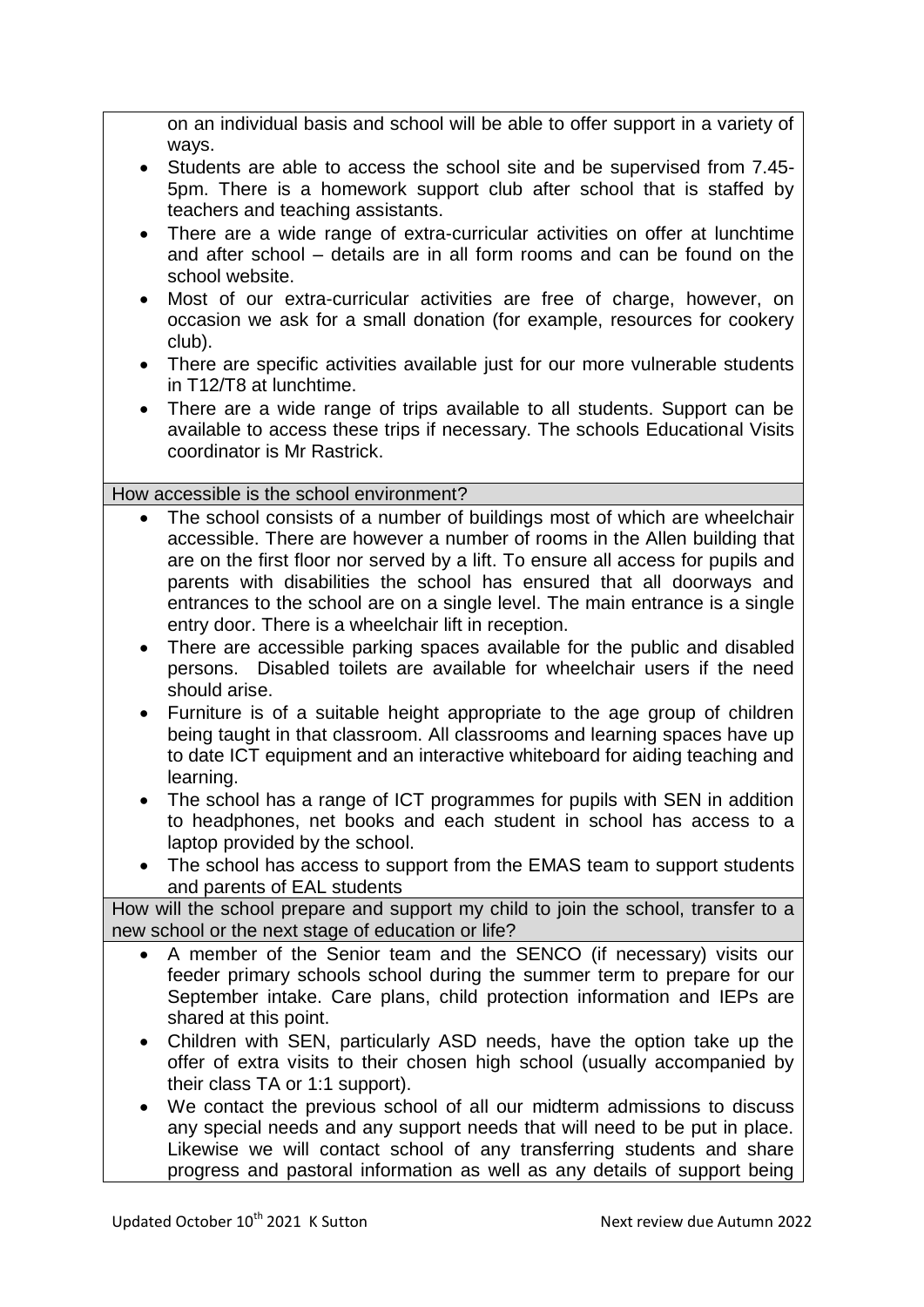given.

- We have a 'buddy' system for pupils joining year 7, Year 11 pupils take the lead and are responsible for helping our youngest pupils settle into secondary school life. They also help them at lunchtimes and some playtimes. All mid-term admission students are also allocated a buddy to aid their transition into the new school.
- The SENCO is responsible for discussions with the local colleges/training placements who will be accepting our pupils with SEN

How are the schools resources allocated and matched to children's Special Educational Needs?

- The school receives funding from the local authority to support universal needs and the first £6000 of any additional support needed.
- In cases where any addition funds above the £6000 are required school will apply for additional support through an application for an EHC plan or top up funding.

How is the decision made about what type and how much support my child will receive?

- Students who require some additional support will be placed on a school monitoring list and appropriate interventions put in place to support those needs, this support may be delivered by the classroom teacher or simply that staff are aware if this difficulty.
- Where a child requires more intensive support they will be placed on the schools Code of Practice and be categorised as SEN Support. In many cases children at this stage will have the support of other agencies such as TESS in previous years. These children will have an IEP written by the SENCO and shared with all staff and parents detailing the additional interventions that are in place as well as classroom strategies that should be used to maximise the progress of that child in school. The IEP will be reviewed each year and evaluate the progress made towards agreed outcomes.
- Those students who have an EHC plan or are in receipt of top up funding will have an annual review of that plan that will also involve the local authority, again the review will measure the progress towards the outcomes detailed in the EHC plan.

How are parents involved in the school? How can I be involved?

- Parents can access the courses that their children are studying via the year guides that are sent home and homework is set through the EduLink APP.
- Parents are invited to contact school if ever they have a concern regarding their child.
- Parents can meet teachers and school leaders at Parent Evenings. (Depending on the circumstance at the time this may be remotely)
- There are opportunities to share views at Annual Reviews and IEP reviews.
- There are parent places on the Governing Body; Elections to the Governing Body are held in the event a vacancy arises.
- Information for parents and carers is available on the school website in addition to regular newsletters.